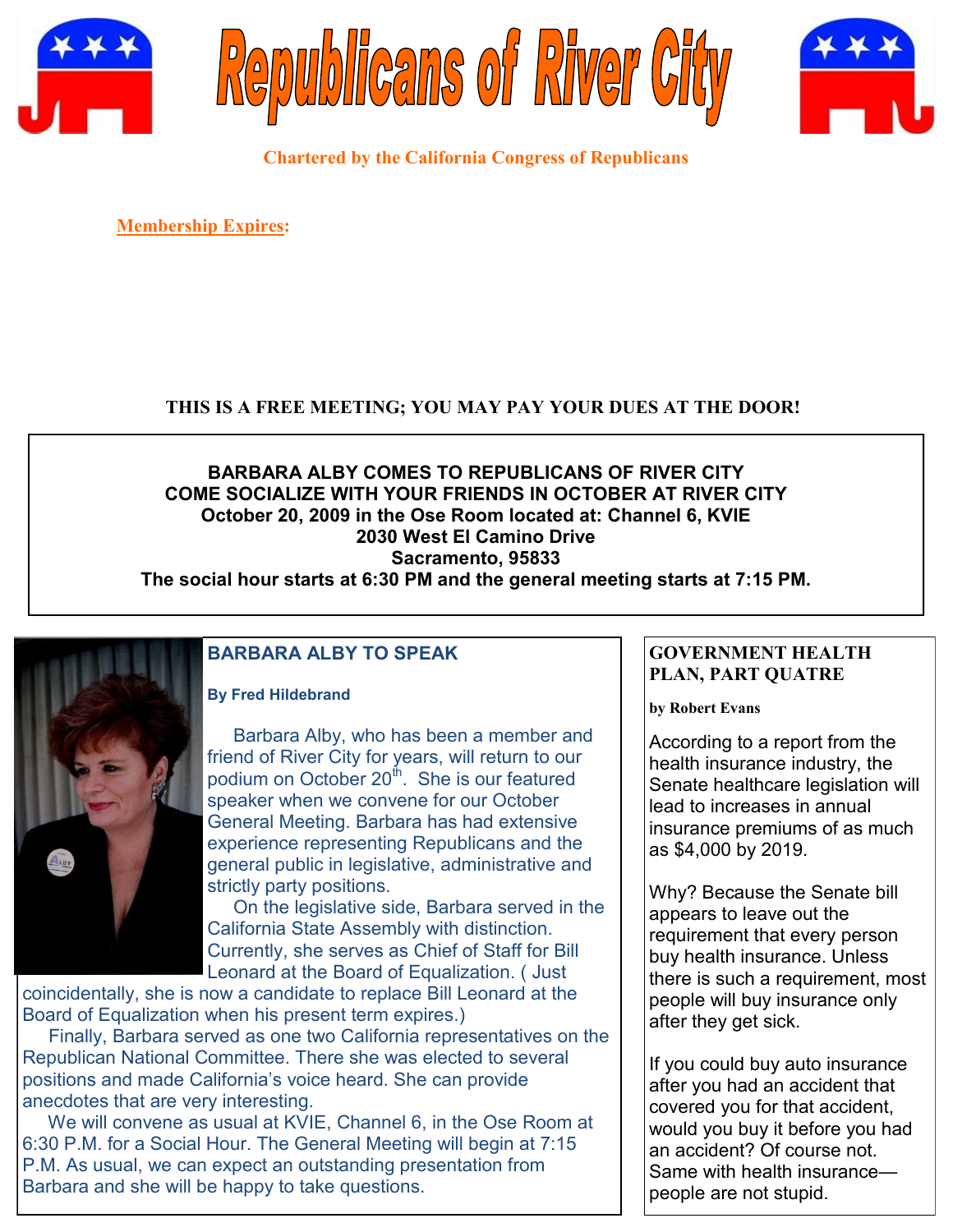

#### **"IT'S A TAX COMMISSION!"**

#### **By Roger Niello**

The Commission on the 21st **Century** Economy has delivered its

recommendations for some tune ups to the current tax system. The report was 9 months in the making, and as you'll see, this little bundle of joy has something for everyone (to love and to hate).One thing is for sure: the status quo has some serious problems. Our state revenue is all over the place, year in and year out. Is there the political will to pass any or all of the recommendations? That remains to be seen, but the Governor has said that he will call for a special session of the Legislature to consider the Commission's recommendations. Of course, this comes on the heels of one of the worst budget crises in California history, leaving me to wonder if there might be something in this report to stymie the revenue volatility of the budget merry-go-round.

Most notably, the commission calls for a drastic simplification in the current income tax brackets. The current system consists of 6 brackets; the commission proposes reducing this to 2: a 2.75% tax rate for incomes up to \$56,000 for joint filers (\$22,500 for single filers) and a 6.75% rate on taxable incomes above that amount. This is liable to be one of the more controversial elements of the report, as it lowers the tax rate on the very wealthy. The State of California enjoys a love-hate relationship with its richest citizens. One on

**Page 2** If nothing else, we must hand, the current tax system If nothing else, we must depends heavily on them doing well; we need them to stay put, in California, paying their taxes. It is not in our best interest to foster an environment that drives these individuals elsewhere. For many, it can be tempting to lose sight of this strategy and go right for the deepest pockets.

> Reckless overspending in good times has landed the legislature in crisis too many times to count-- -to this end, the report recommends beefing up the rainy day fund: from the current 5 percent to 12.5 percent of the General fund. This is an idea that I have championed throughout my term in the legislature.

> The report also recommends eliminating the corporate tax rate, phasing out the sales tax over 5 years and replacing all of that with a Business Net Receipts Tax (BNRT). Businesses would pay a 4% BNRT on the difference between their gross receipts and the costs they pay to other businesses for the purchase of materials and services. Small businesses with less than \$500,000 gross annual receipts would be exempt.

The BNRT is very similar to expanding the base of the existing sales tax to services as well as goods and lowering the rate. That is a volatility calming move. Since we would also be eliminating the corporate income tax, this is a very interesting proposal. I still have many concerns with this proposal, the biggest of which is transparency. Since this receipts tax is paid by businesses and will likely be passed through in their costs of what is sold, consumers will essentially pay the tax without knowing it.

remember as we consider these proposals to think strategically and keep an eye toward the health of the economy. As a legislature, I think we tend to suffer from myopia. This is chess, not checkers; the ripple effect will always extend far beyond the immediate impact of our actions. Transparent, simple, and steady. This ought to be our mantra as we consider these proposals in the coming months.



#### **HAVE A LAUGH—PUN GROANERS**

She was only a whisky maker, but he loved her still.

No matter how much you push the envelope, it'll still be stationery.

A dog gave birth to puppies near the road and was cited for littering.

Two silk worms had a race. They ended up in a tie.

A hole has been found in the nudist camp wall. The police are looking into it.

Atheism is a non-prophet organization.

A small boy swallowed some coins and was taken to a hospital. When his grandmother telephoned to ask how he was, a nurse said, 'No change yet.

The man who survived mustard gas and pepper spray is now a seasoned veteran.

When cannibals ate a missionary, they got a taste of religion.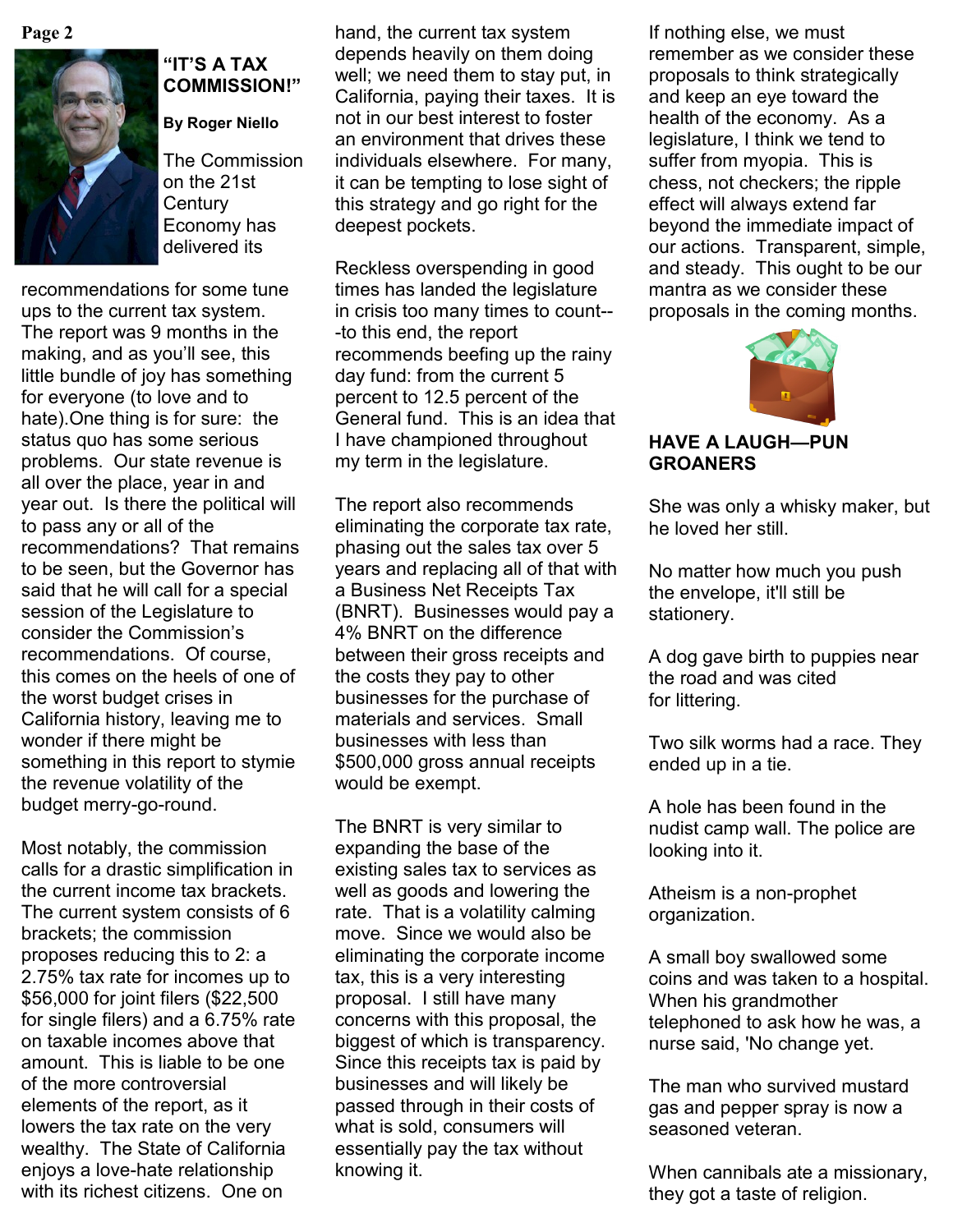**Page 3**

#### **IN MY OPINION:**

**by Chris Angle**

#### **REPUBLICANS GOING FORWARD: RISKS AND OPPORTUNITIES**

With the Republicans fighting to prevent the wholesale government takeover of healthcare while looking towards the next election in 13 months, the political landscape is changing in ways that present them with some risks and some opportunities. While the last two months have been tough for the Obama Administration and the Democrats, Republicans who think that they can just sit back and let Democrat miscues carry them to victory next November are fooling themselves. While Obama's approval numbers have dropped significantly since the beginning of summer, the Republicans have only really seen a modest improvement in their own numbers. Going forward, the Republicans face some serious, but not insurmountable risks to their dream of recapturing one or both houses of Congress.

Firstly, the Republicans have not made any serious attempt to present an alternative health care reform plan. While they have been very successful pointing out deficiencies in the various plans and offering important suggestions for certain piecemeal reforms, the lack of a comprehensive reform package that they are willing to promote strongly and loudly makes the Republicans appear (whether fairly or not) that they are not really contributing any ideas. Allowing themselves to be branded as the Party of No (as the Democrats will attempt to do)

is not a strong argument for turning over the reins of government to them next November. A second risk is that the economy appears to be improving. While this won't matter if unemployment stays high, the likelihood of unemployment going down increases as the economy improves. Ben Bernanke has generally not done a bad job considering the circumstances in which he was operating, and I don't expect him to make a serious mistake that will negatively impact the economy over the short-term. An improving employment picture lessens the potential damage to the Democrats in next year's election.

However, the recent shifting of the political winds has also presented the Republicans with some opportunities. Firstly, Obama's radical lurch to the left has made the electorate more receptive to Republicans that at any time in the last five years. Secondly, Obama's constant talking to the American people through various media appearances and press conference has likely overexposed him, meaning that people are beginning to tune him out. In addition, the fact that he has been shown to be untruthful regarding health care reform and his attempt to ram reform through without much debate in July and early August has damaged his credibility. Finally, an improving economy presents the Republicans with an opportunity to argue that the rest of the stimulus money (the majority of which has not yet paid out) should be canceled to save money. That this suggestion would be acted upon by Congress is unlikely, but it presents the Republicans with an opportunity to present themselves as more fiscally responsible than

the Democrats.

If the Republicans are to win back Congress, they are going to have to present a coherent case to the American people that they should be given control. While the political winds are blowing in the Republicans direction, simply sitting back and letting this carry them to victory won't work. The Republicans are going to have to want victory next November more than the Democrats, and spend every moment from now until then working for it.

## **JURY DUTY SCAM**

This scam is spreading fast - be prepared should you get this "jury duty" call.

Most of us take a summons for jury duty seriously, but enough people skip out on their civic duty that a new and ominous kind of fraud has surfaced.

A caller claims to be a jury coordinator. If you protest that you never received a summons for jury duty, the scammer asks you for your Social Security number and date of birth so he or she can verify the information and cancel the arrest warrant. Give out any of this information and bingo, your identity was just stolen.

This scam is particularly insidious because the caller uses intimidation over the phone to try to bully people into giving information by pretending they are with the court system. The FBI and the federal court system have issued nationwide alerts on their web sites, warning consumers about this scam.

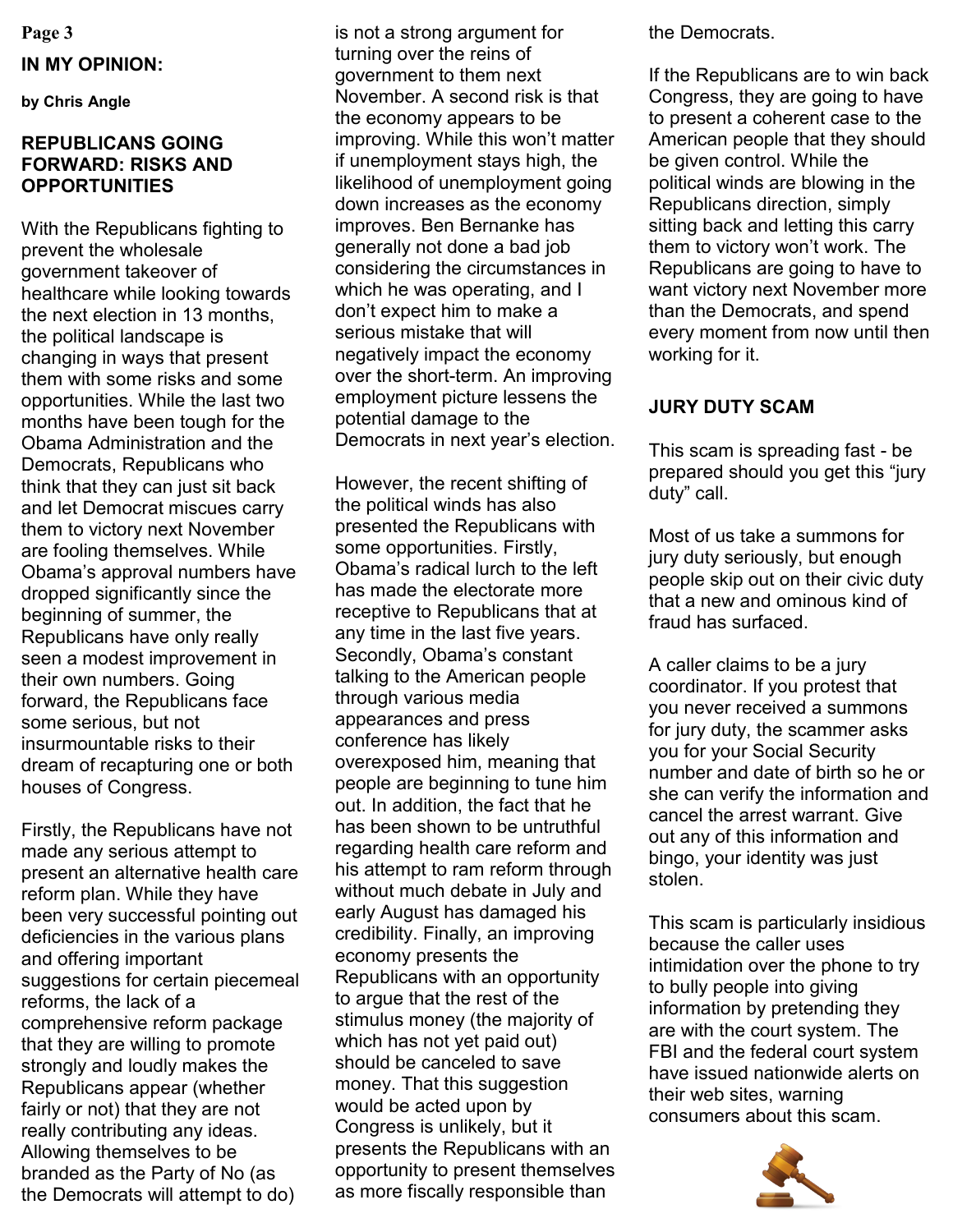**Page 4**



## **SENATOR DAVE COX CAPITOL REPORT**

Aviation officials at California's public airports may soon have legal backing to

protect the traveling public from bird strikes.

At the request of Sacramento Airport officials, I authored a measure to affirm aviation officials' responsibility to keep birds away from airplanes.

Airport officials have the ability to safeguard Californians who travel by air each day.

This measure gives them the legal authority to protect the flying public.

Senate Bill 481 gives public use airports assurances that they have a legal right to remove birds they believe may endanger planes.

It further states that the taking of birds at public airports to protect public safety does not violate state law.

A total of 1,471 bird strikes were recorded at Sacramento International Airport in the last 18 years, according to a report by

the Federal Aviation Administration.

The safety of airplane passengers must be a priority.



#### **STUNING NEWS REGARDING PRESIDENT OBAMA**

AT&T and Yahoo are running a poll regarding President Obama's performance on the economy.

The results are stunning when you realize that as of October 12, 3,537,801 votes were cast.

The question asked is: The president's progress with the battered economy has been both praised and criticized. How well are his efforts measuring up with you?

Here are the results:

Extremely well. We are undoubtedly moving in the right direction—9 percent.

Fairly well. There's still a long way to go—9 percent.

Not well at all. His plans are hurting more than helping**—79 percent.**

Not sure/No opinion—2 percent.

## **Republicans of River City Board of Directors:**

Carl Burton, President Fred Hildebrand, Director Betty Axup, 1st Vice President Patty Hildebrand, Director Ed Gorre, 2nd Vice President Lynn MacLean Cambria King, Membership Secretary Robert Evans, Treasurer Al Rogel, Director Paul Green, Past President Chris Angle, Director Richard Eigenheer, Director Marian Higdon, Director

## **ON THIS DATE IN HISTORY**

October 1, 1973 - Richard Cavazos is promoted by President Richard Nixon to be the first Hispanic Brigadier General in the U.S. Army; in 1982 President Ronald Reagan made him the first Hispanic fourstar General.

October 7, 1868 - Republicans denounce Democratic Party's national campaign theme: "This is a white man's country: Let white men rule."

October 10, 1871 - Following warnings by Philadelphia Democrats against blacks voting, African-American civil rights activist Octavius Catto is murdered by a Democratic Party operative; his military funeral was attended by thousands.

October 14, 1890 - Birth of President Dwight David Eisenhower.

## **DID YOU KNOW**

Did you know you can now pay your River City dues on line?

It's easy. Just set your computer browser to REPUBLICANS OF RIVER CITY, click on JOIN, and fill out the form. Then click on the SUBMIT button and fill in the credit card information.



**ublished by the Republicans of River City:**

Volume 2009, Issue 10 P. O. Box 1776 Carmichael, CA 95609-1776

Editor: Robert Evans Telephone 359-5741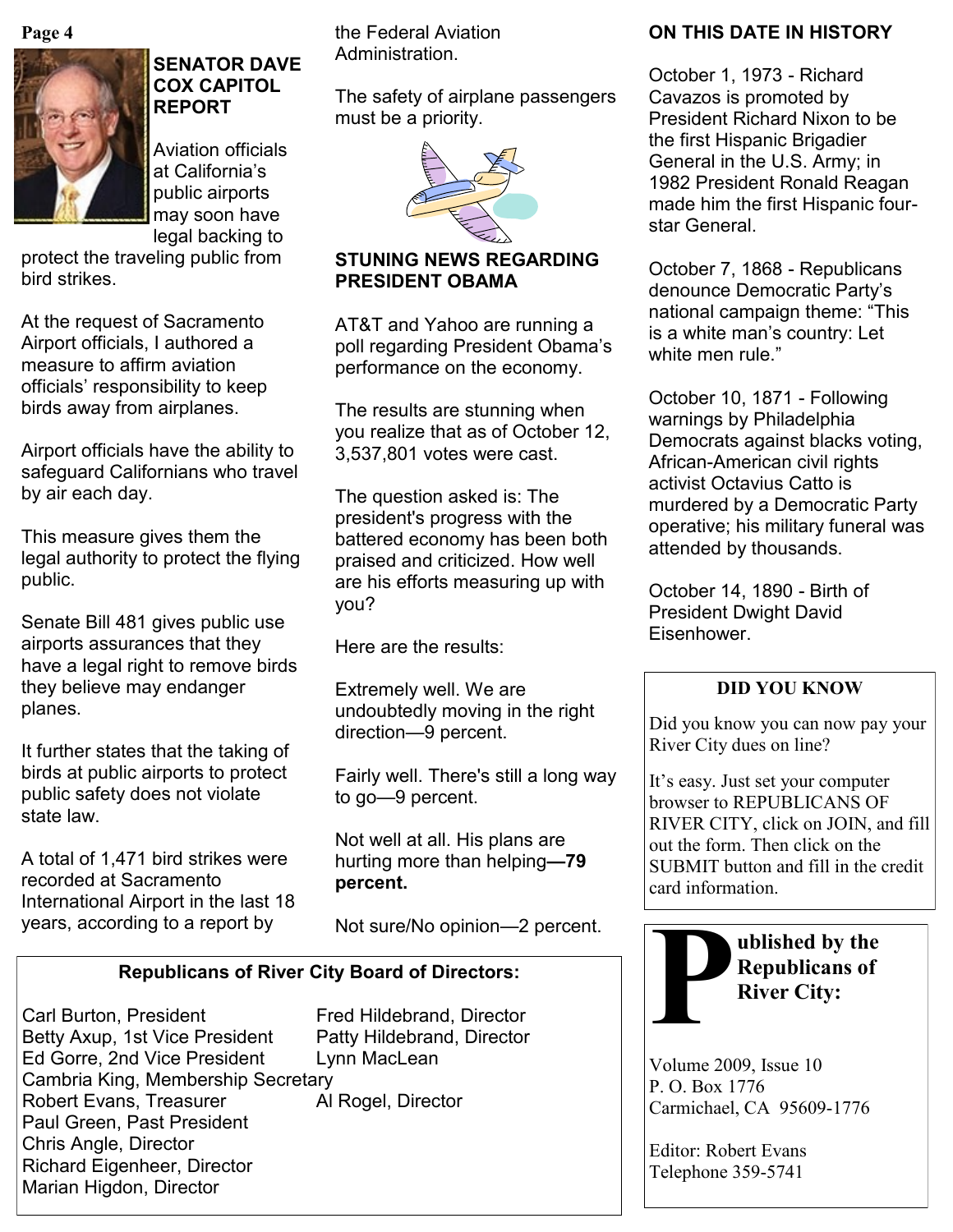

# **THE GOVERNOR'S CORNER**

#### **KEEPING CALIFORNIA'S STATE PARKS OPEN**

Arnold Schwarzenegger

Governor Arnold

Schwarzenegger rejected the recent proposal from the Department of Parks and Recreation to close more than half of California's parks to meet its budget reduction requirements. Instead, his Department of Finance took a closer look at the parks budget and was able to reduce spending in ways that would allow for all state parks to remain open without increasing the Department of Parks and Recreation budget appropriation.

The Governor's plan to mitigate state park closures was outlined in a memo to the Department of Parks and Recreation and the Department of Finance.

Following the passage of the budget reduction in July, the Governor tasked the Department of Parks and Recreation and the Department of Finance with working together on a plan to achieve \$14.2 million in budget savings in the current fiscal year while preventing park closures.

"Working closely with my Departments of Finance and Parks and Recreation, we have successfully found a way to avoid closing parks this year," said Governor Schwarzenegger. "This is fantastic news for all Californians."



## **PHYLLIS TALBOT**

#### **By Robert Evans**

River City long-time member and good friend Phyllis Talbot passed away on September 22 at Mercy San Juan Hospital from the effects of a stroke.

Phyllis will be missed.

Phyllis was born in Sacramento on August 16, 1923. She graduated from UC Berkeley and entered law school where she met her future husband, Andy.

Phyllis and Andy lived in San Francisco and Mexico.

Phyllis was an avid bridge player, and was also a long-time member of the Sacramento Republican Women Federated volunteer club.

## **THE START BUTTON**

For all of us who feel only the deepest love and affection for the way computers have enhanced our lives, read on. At a recent computer expo (COMDEX), Bill Gates reportedly compared the computer industry with the auto industry and stated, 'If GM had kept up with technology like the computer industry has, we would all be driving \$25.00 cars that got 1,000 miles to the gallon.'

In response to Bill's comments, General Motors issued a press release stating: If GM had developed technology like Microsoft we would all be driving cars with the following characteristics: 1. For no reason whatsoever, your car would crash twice a day. 2. Every time they repainted the lines in the road, you would have to buy a new car. 3. Occasionally your car would die on the freeway for no reason.

**Page 5** Notation **PHYLLIS TALBOT** 2 You would have to pull to the side of the road, close all of the windows, shut off the car, restart it, and reopen the windows before you could continue. For some reason you would simply accept this. 4. Occasionally, executing a maneuver such as a left turn would cause your car to shut down and refuse to restart, in which case you would have to reinstall the engine. 5. Macintosh would make a car that was powered by the sun, was reliable, five times as fast and twice as easy to drive - but would run on only five percent of the roads. 6. The oil, water temperature, and alternator warning lights would all be replaced by a single 'This Car Has Performed An Illegal Operation' warning light. 7. The airbag system would ask 'Are you sure?' before deploying. 8. Occasionally, for no reason whatsoever, your car would lock you out and refuse to let you in until you simultaneously lifted the door handle, turned the key and grabbed hold of the radio antenna. 9. Every time a new car was introduced car buyers would have to learn how to drive all over again because none of the controls would operate in the same manner as the old car. 10. You'd have to press the 'Start' button to turn the engine off.

> Oddly enough, I rented a car last month that has no ignition key, but uses a "fob" and has a "start" button on the dash. To start the car, you must have the fob inside the car and you depress the brake pedal while you press the start button. To turn off the motor, you shift the car into park and press the start button. Seems Bill Gates was right and General Motors was wrong.